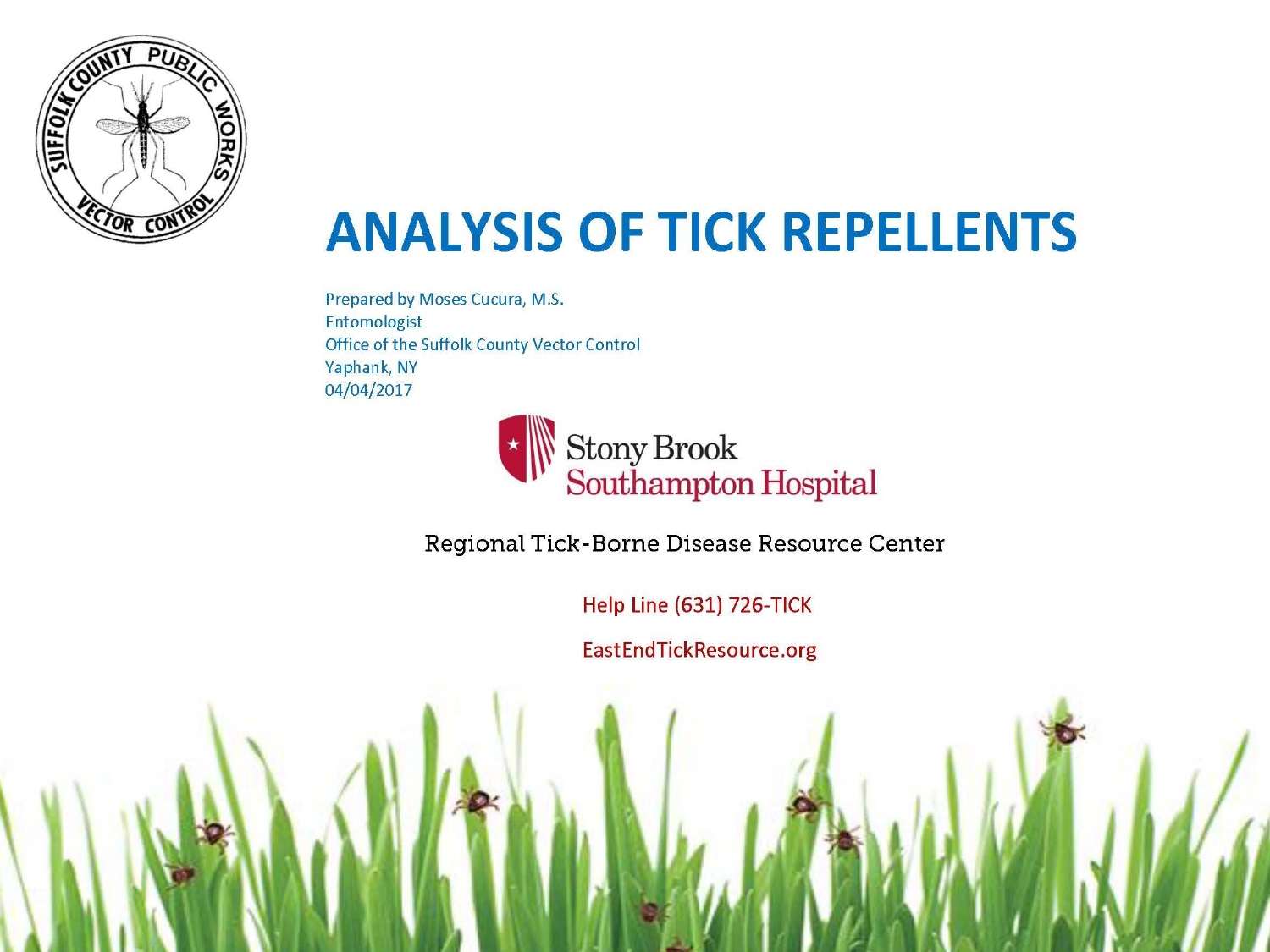#### DEET and Ticks

- 33% extended duration cream on skin, simulated forest floor trial
	- Repellency every 2 hours without reapplication
	- 97% protection from lone star nymphs over 12 hours (1)
- 33% extended duration lotion on clothing, 30 min field trial
	- 19% deer tick nymphs, 87% larvae (2)
	- 50% dog tick adults, lone star nymphs and adults, 61% larvae (2)
- Ultrathon, Sawyer and other Extended Duration formula may last  $6 12$  hours <sup>(4)</sup>
- 20% aerosol on clothing, 1 hour field trials
	- 85% protection vs adult and nymph lone star ticks (5)
	- $\cdot$  94% protection vs adult dog ticks  $(5)$
- 20% and 30% aerosol on clothing, 1 hour field trials
	- 86% protection vs all stages of deer tick (20% formula) (7)
	- 92% protection vs all stages of deer tick (30% formula) (7)
- 10% 30% products may last 4-6 hours  $(4)$
- May damage spandex, rayon, acetate, some leathers and plastics
- Excellent safety record, numerous studies and published articles
- Not recommended for children under 2 months of age by the American Academy of Pediatrics
- Note on sunscreen and DEET combinations: 6x increased systemic absorption of DEET (6) and decreased protections from sun in combination products (3)
	- (1) J.F. Carroll, J.P. Benante, J.A. Klun, C.E. White, M. Debboun, J.M. Pound and W. Dheranetra. 2008. Twelve-hour duration testing of cream formulations of three repellents against Amblyomma americanum. Med. And Vet. Entomol. 22: 144-151.

- (3) A.D. Montemarano, R.K. Gupta, J.R. Burge, K. Klein. 1997. Insect Repellents and the Efficacy of Sunscreens. Lancet. 349: 1670-1671.
- (4) T.M. Katz, J.H. Miller and A.A. Hebert. 2008. Insect Repellents: Historical Perspectives and New Developments. J. Am. Acad. Dermatol. 58: 865-871.
- (5) G.A. Mount and E. L. Snoddy. 1983. Pressurized Sprays of Permethrin and Deet on Clothing for Personal protection Against the Lone Star Tick and The American Dog Tick. J. Econ. Entomol. 76: 529-531
- (6) E.A. Ross, K.A. Savage, L.J. Utley and I.R. Tebbett. 2004. Insect Repellents Interactions Sunscreens enhance DEET absorption. Drug Metab. Dispos. 32: 783-785.

(7) C.E. Schreck, E.L. Snoddy and A. Spielman. 1986. Pressurized Sprays of Permethrin or Deet on Military Clothing for personal Protection Against Ixodes dammini. J. Med. Entomol. 23(4): 396-399.





<sup>(2)</sup> S.R. Evans, G.W. Korch, Jr and M.A. Lawson. 1990. Comparative Field Evaluation of Permethrin and Deet-Treated Military Uniforms for Personal Protection Against Ticks. J. Med. Entomol. 27(5): 829-834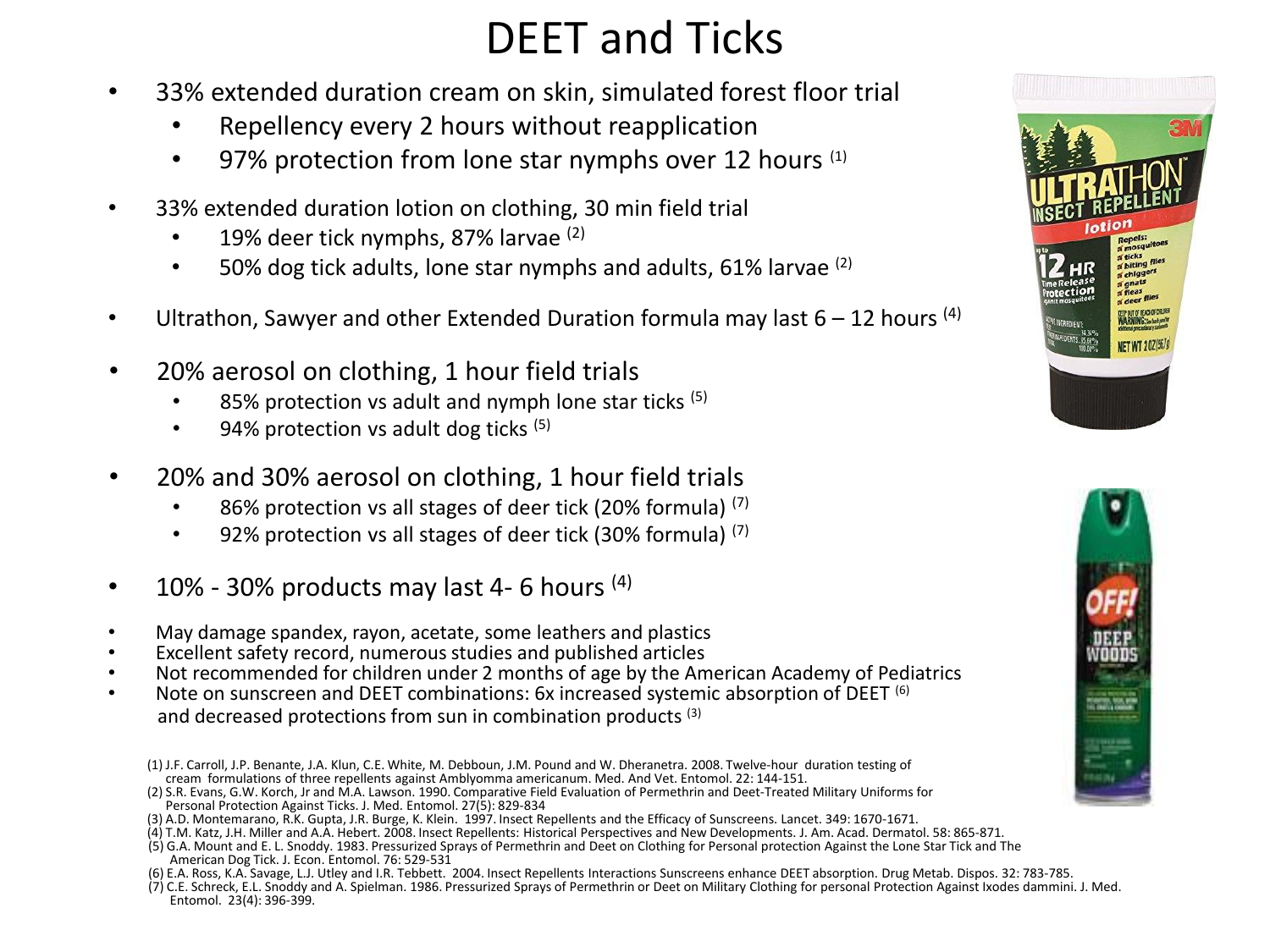## Picaridin and Ticks

- Developed by Bayer based on piperine, a component in black pepper
	- Newer product in US not many comparative field studies available
	- WHO proclaimed as safe, effective and in some cases more effective that DEET  $(2)$
- 10% and 20% Bayrepel cream on skin
	- Repellency tested every 2 hours
	- 97% and 100% repellency vs lone star nymphs  $(1)$
- Avon: Skin-so-soft Bug Guard Plus Picaridin
	- Pump, spray or towelettes, creams and lotions
- Sawyer Picaridin Insect Repellent
	- 20% Lotion or 20% Pump Spray
- Few field based repellency studies on deer ticks or lone star ticks available
- A Consumers Union report determined 20% products lasted for 6-8.5 hours vs ticks<sup>(2)</sup>
- Does not damage plastics, sealants or synthetics
- Excellent safety record, used in Europe for over 20 years no notable adverse effects  $(2)$
- Sawyer 20% Picaridin safe for use during pregnancy and on children over 6 months of age <sup>(3)</sup>

(2) K.C. Stafford III. Prevention of Tick Bite and Tick-Borne Disease: Tick Checks and Use of Repellents. The Conn.Agri. Exp. Station. (www.ct.gov/case)

(3) <https://sawyer.com/products/picaridin-insect-repellent/>



<sup>(1)</sup> J.F. Carroll, J.P. Benante, J.A. Klun, C.E. White, M. Debboun, J.M. Pound and W. Dheranetra. 2008. Twelve-hour duration testing of cream formulations of three repellents against Amblyomma americanum. Med. And Vet. Entomol. 22: 144-151.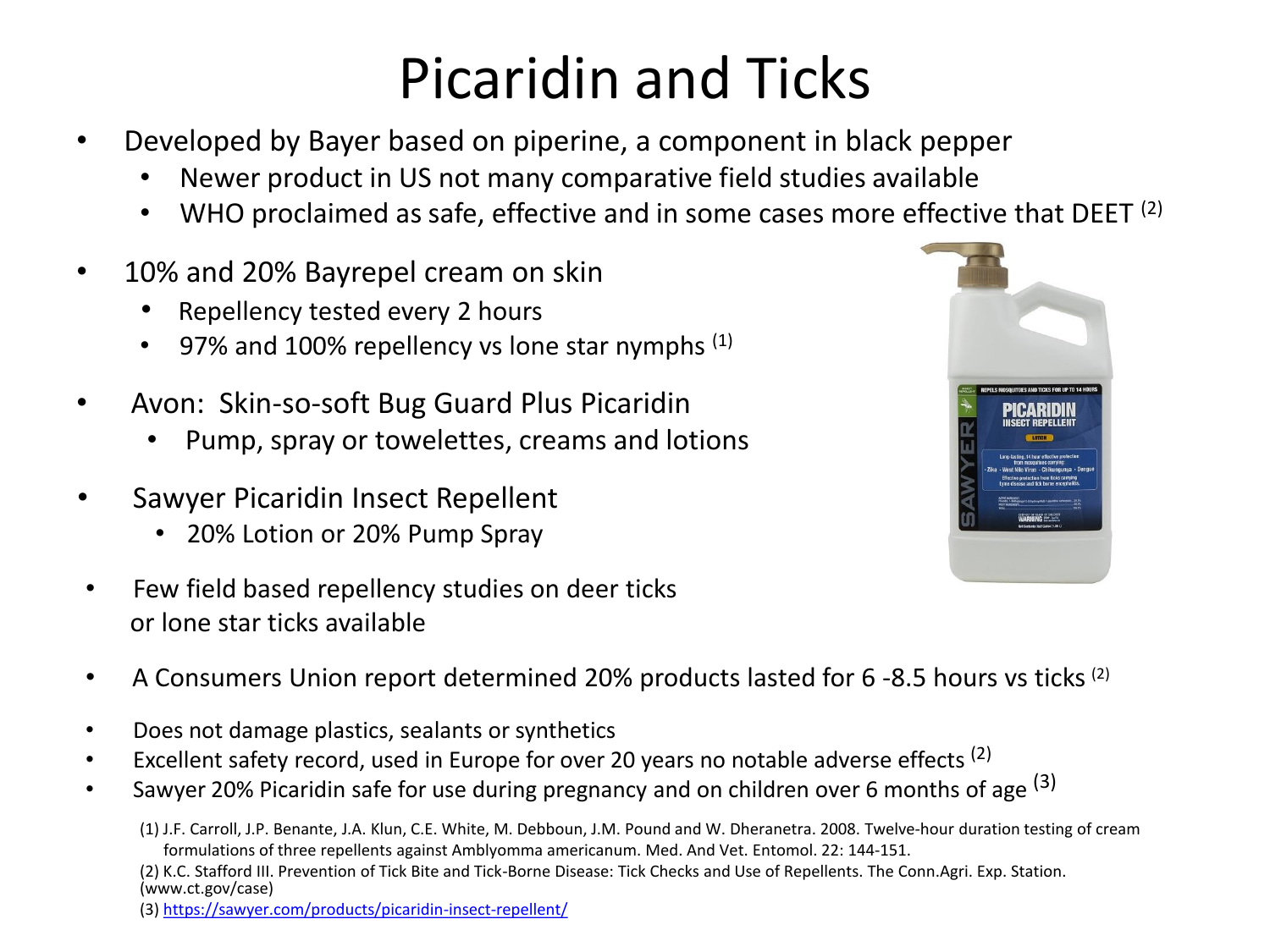## IR3535 and Ticks

- 20% pump/aerosols applied to forearm, average complete protection time
	- 12 hours for pump, 11 hours for aerosol vs deer tick nymphs (1)
- 10% lotion applied to forearm, average complete protection time
	- 9 hours protection vs deer tick nymphs  $(1)$
- $\bullet$  5 -6 hour repellency listed on various products  $(3)$ 
	- Many products in combination with sunscreens
- Excellent safety record, used in Europe for decades  $(1)(2)$
- EPA classified Biopesticide
- Few available published studies showing efficacy vs ticks  $(1)(2)$



(2) K.C. Stafford III. Prevention of Tick Bite and Tick-Borne Disease: Tick Checks and Use of Repellents. The Conn.Agri. Exp. Station. (www.ct.gov/case)



<sup>(3)</sup> <https://www.epa.gov/insect-repellents/find-insect-repellent-right-you>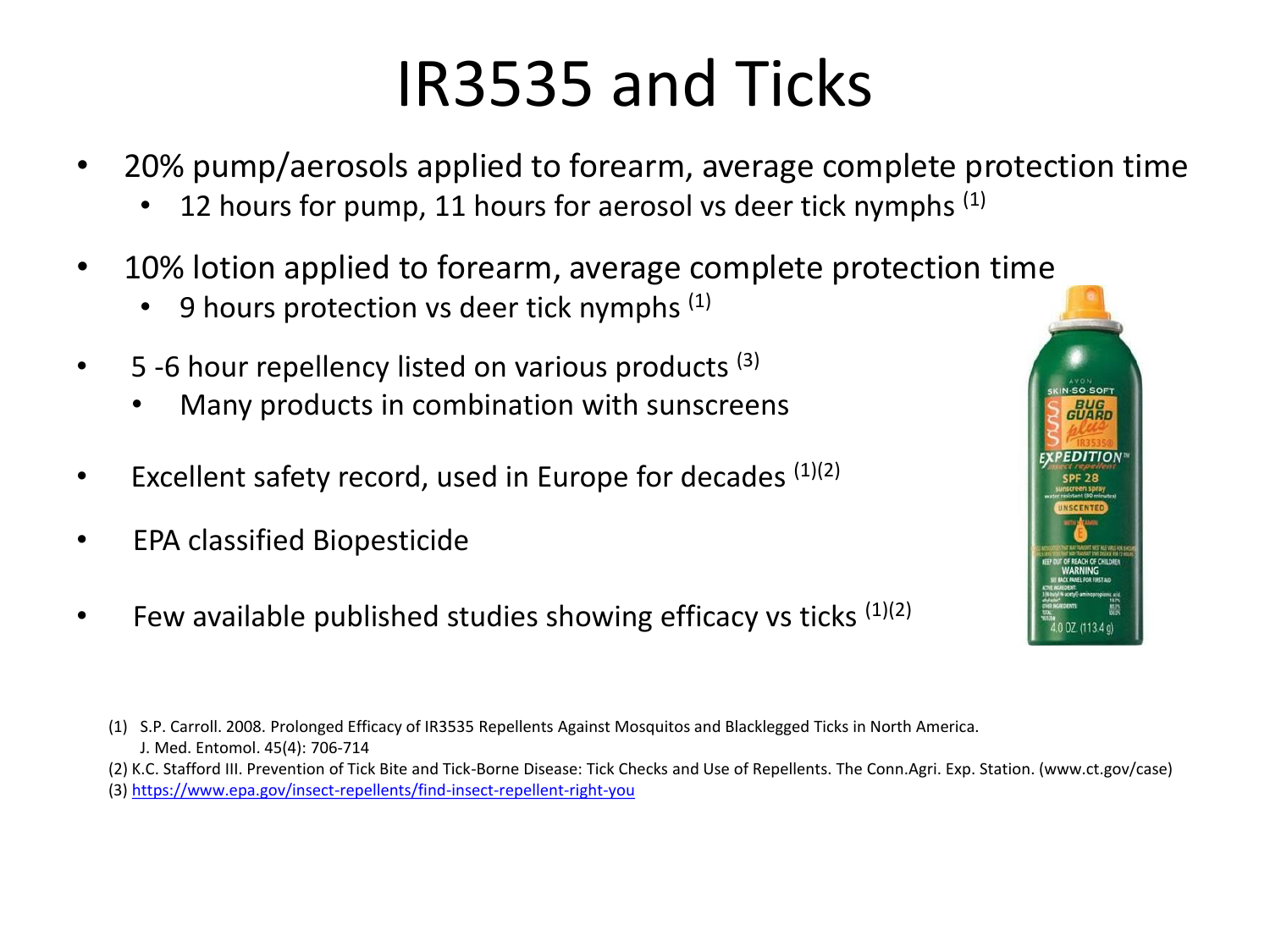# Oil of Lemon Eucalyptus and Ticks

- [Several products listed at https://www.epa.gov/insect-repellents/find-insect](https://www.epa.gov/insect-repellents/find-insect-repellent-right-you)repellent-right-you
	- Most products repellency data for ticks is not shared or stated on this site.
	- Products that do list repellency time between 2-6 hours  $(2)$
- Few available published articles examining repellency or protection vs deer ticks, lone star ticks or dog ticks.
- A Consumers Union report determined (Repel) brand oil lemon eucalyptus (30%) lasted for 7-8 hours vs ticks (1)
- Products containing OLE specify that they should not be on children under 3 years old



(2) <https://www.epa.gov/insect-repellents/find-insect-repellent-right-you>

<sup>(1)</sup> K.C. Stafford III. Prevention of Tick Bite and Tick-Borne Disease: Tick Checks and Use of Repellents. The Conn.Agri. Exp. Station. [\(www.ct.gov/case\)](http://www.ct.gov/case)